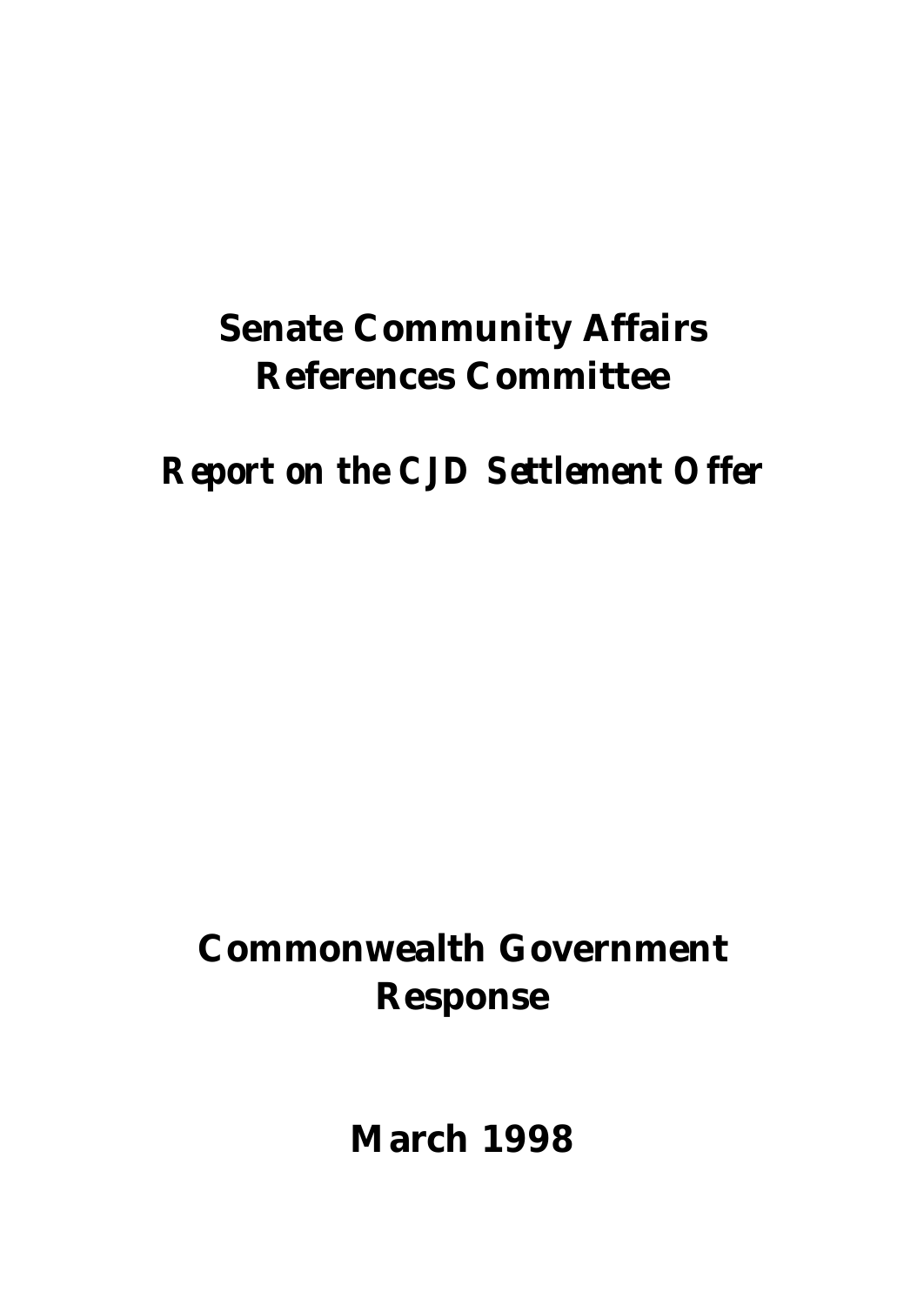*Recommendation 1. That the decision not to proceed with an epidemiological study be reconsidered. However, any future study should not be limited only to the Allars recommendation that it be undertaken in the context of monitoring past and possible cases of CJD in the recipient community.*

#### Response

The Government accepts this recommendation. The National Pituitary Hormones Advisory Council (NPHAC) will be asked to review its earlier decision and seek independent expert advice on the possible benefits of conducting a longitudinal study of hormone recipients.

# **Context**

An epidemiological study of the pituitary hormone recipients was not conducted as recommended by Professor Allars following advice from the National Pituitary Hormone Advisory Council that there was no value to be gained from such a study. The Senate Community Affairs References Committee is proposing a wider study following an NHMRC report on the long-term effects on women of assisted conception.

*Recommendation 2. That the following areas of concern relating to the implementation of the Allars recommendations be addressed:*

*(a) Counselling - Ensure that the revised arrangements introduced in October 1996 to assist all recipients and their families who need counselling, are understood and are able to be accessed by all recipients. In particular, that these arrangements are quite distinct from, and alleviate the difficulties associated with those that have previously operated. In addition, that counsellors who may have been providing a service to the satisfaction of particular recipients are not precluded from assistance under the revised arrangements;*

#### Response

The Government accepts this recommendation. The next edition of the *HPH newsletter* will outline the counselling services currently available; the changes that have occurred from the previous arrangements and the process by which recipients or members of their family can seek counselling.

# Context

Counselling services are available to all hormone recipients and their families to assist them to manage the risk of CJD in their lives. Counsellors require accreditation by an independent expert panel and each counselled person can receive only 15 sessions after which a review is conducted of their needs. The counselling services have changed several times since the scheme's inception in 1990.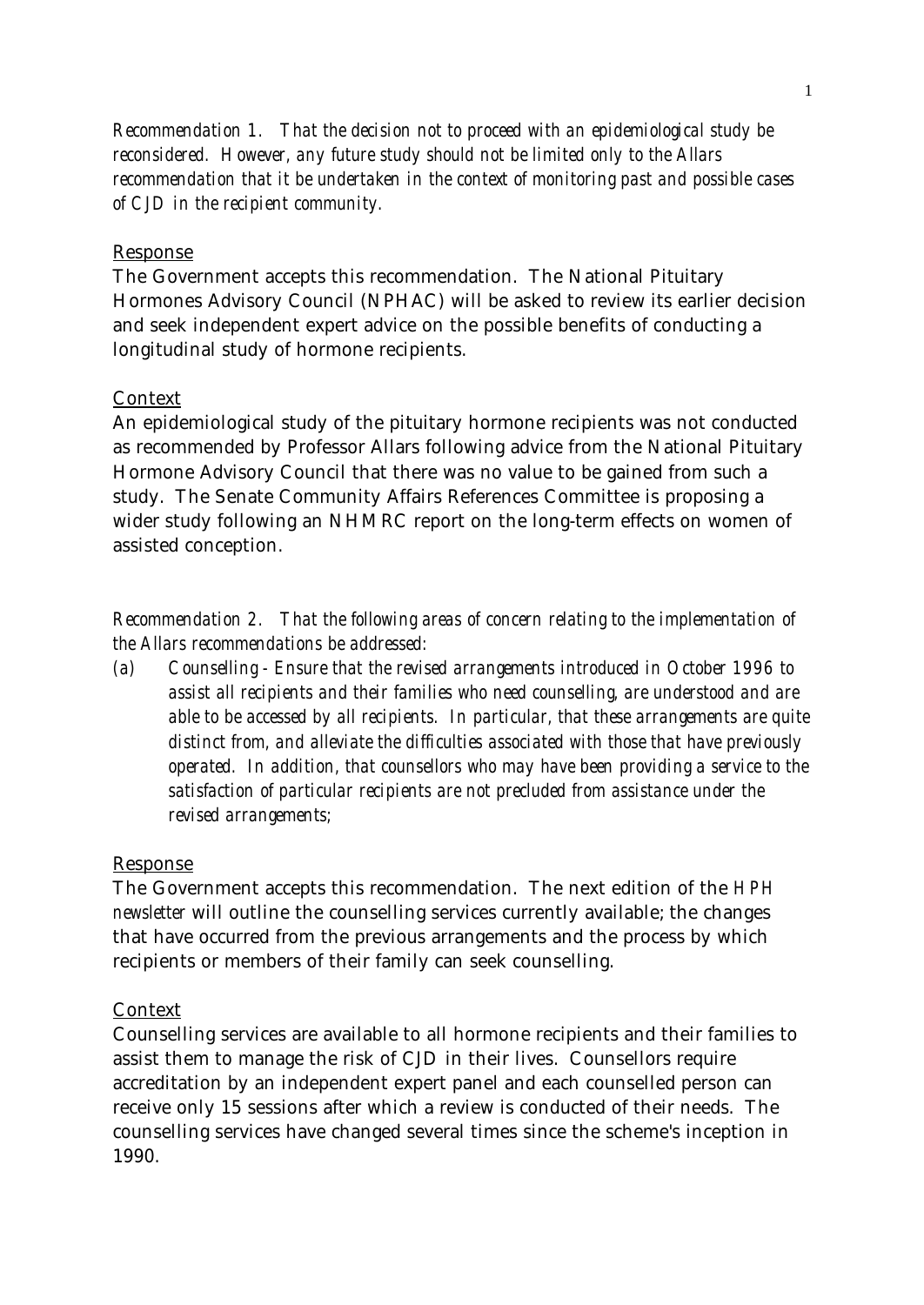*(b) Epidemiological study - That the decision not to conduct an epidemiological study be reconsidered, though any future study should proceed with broader objectives. (This is the subject of a separate recommendation);*

# See Recommendation 1 above.

*(c) Tracing recipients - That renewed efforts be made to identify and trace remaining approved and unapproved recipients, with due sensitivity in recognition of the time which has elapsed since the Program concluded (This is also the subject of separate recommendations);*

# Response

The Government accepts this recommendation and notes that the Department of Health and Family Services is currently pursuing avenues to identify unapproved hormone recipients and to trace the remaining recipients.

# Context

Approximately 90.2% of approved recipients (i.e. 1784 of 1976) and 56% (i.e. 98 of 175) of the known unapproved recipients have been traced. The Department is investigating further strategies to identify and trace the remaining recipients.

*(d) Access to information - That treatment records and other information requested by recipients be provided directly to them without adopting a restrictive interpretation of s.135A of the National Health Act;*

# Response

The Government notes this recommendation. A protocol will be prepared by the Department of Health and Family Services, in consultation with the NPHAC and the Privacy Commissioner which sets out the procedure for a recipient to access information about their treatment.

# Context

When recipients make initial contact with the Department, they receive information about their treatment through a General Practitioner nominated by the recipient, to ensure that the recipient is correctly identified and that there is support immediately available to the recipient when they are informed of the increased risk of CJD and any related issues.

*(e) Index to Allars Report - That an index to the Allars Report be prepared and made readily accessible for all recipients and other interested parties;*

# Response

The Government notes this recommendation and that an index to the Allars Report was prepared following the release of the Allars Report. The next edition

2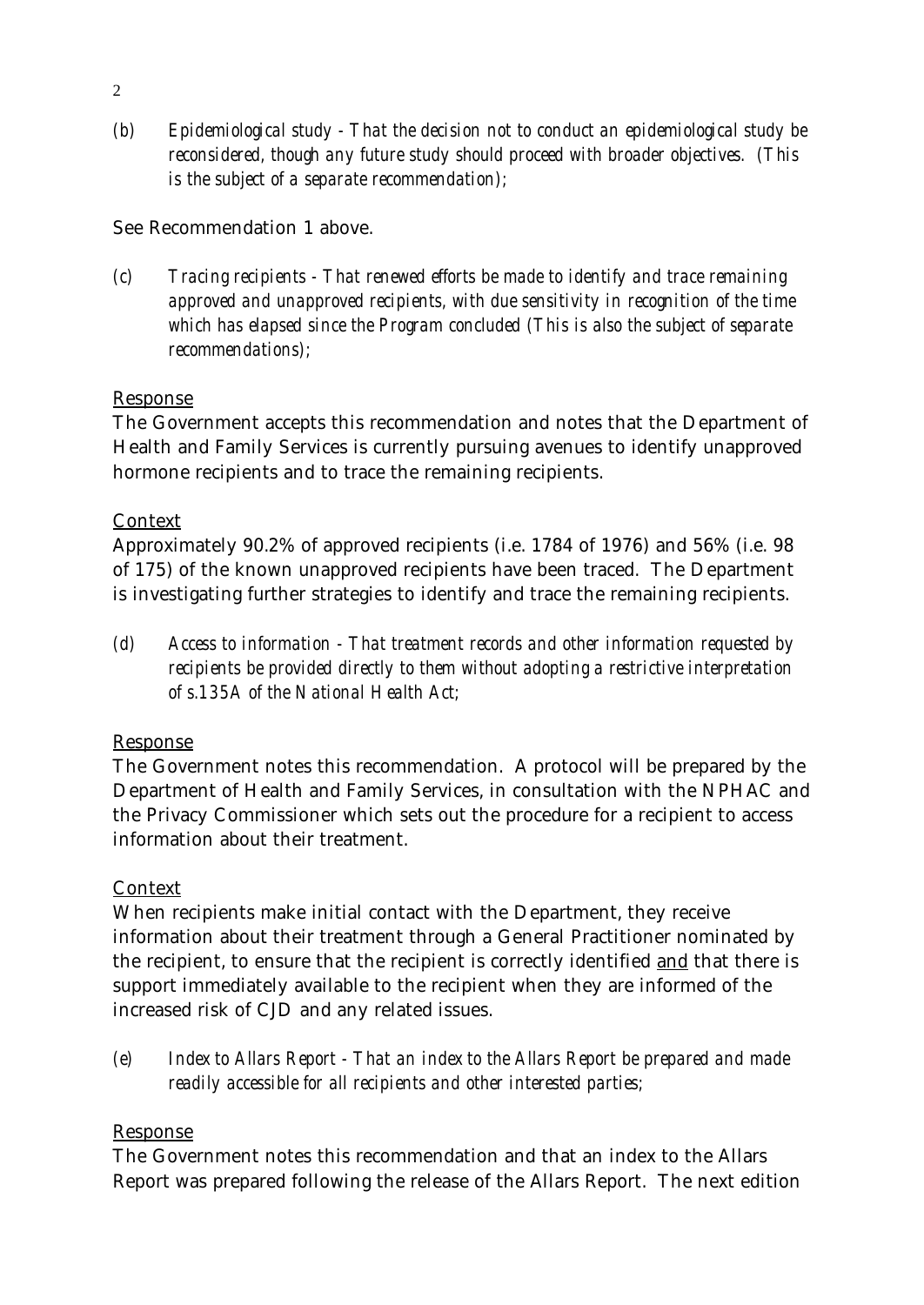of the *HPH newsletter* will include a statement that this index is available and indicate how copies can be obtained.

*(f) NPHAC - Ensure that NPHAC's processes and procedures are sufficiently open and flexible to enable it to receive views and opinions from all members of the recipient community on issues under consideration by the Council; and that all recipients are kept informed of decisions taken by NPHAC and their outcome.*

# Response

The Government accepts this recommendation. The next edition of the *HPH newsletter* will include a re-statement of the role of the NPHAC and of the mechanisms available to the hormone recipient community to have input in to the Council's activities.

#### Context

The NPHAC was established following the Allars Inquiry, to provide advice to the Minister on issues of national significance to the hormone recipient community. The procedures available for recipients to bring issues to the attention of the NPHAC were set out in two editions of the *HPH newsletter*. Recipients can raise issues with their CJD Support Group Co-ordinator, the National Co-ordinator of the CJD Support Group Network Inc., or to write directly to the NPHAC. Information about the discussions and decisions of the NPHAC is contained in the *HPH newsletter* following a meeting of the NPHAC.

*(g) Statement on Human Experimentation - That the review of the Statement on Human Experimentation which is not due to be finalised until late 1998 be expedited. To ensure that this review is not delayed, the Committee urges the Minister to finalise the appointment of members of the AHEC as soon as possible;*

# Response

The Government notes this recommendation. The Chair of the NHMRC has advised the Department of Health and Family Services of progress with this Review.

#### Context

The Australian Health Ethics Committee (AHEC) is a principal committee of the NHMRC. The first round of consultation on the review of the *Statement on Human Experimentation* is complete and submissions will be considered at the next meeting of AHEC.

*(h) Amendment of s.135A of the National Health Act - That s.135A of the National Health Act be amended to ensure that personal information can be disclosed directly to the people about whom the information relates (such as in the case of people who*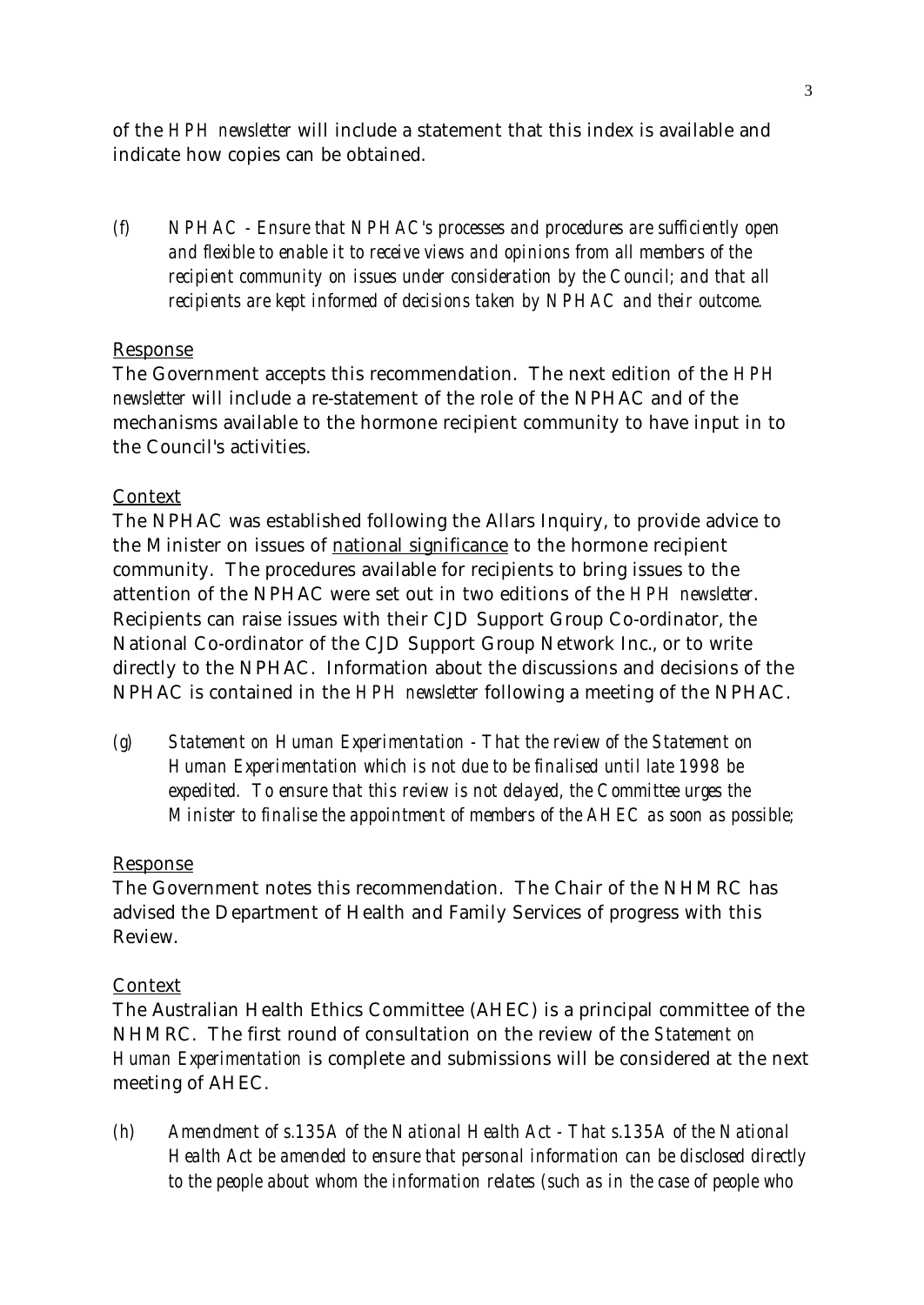*received hormone treatment) and that the Attorney-General's Department broader review of existing secrecy provisions, which includes s135A, be expedited; and*

#### Response

The Government notes that the Attorney-General's Department is undertaking a broad review of existing secrecy provisions, which includes consideration of s.135A of the *National Health Act 1953*. The Government will consider the question of amendment of s.135A in light of the outcome of this review.

# Context

Section 135A of the *National Health Act 1953* requires that personal information cannot be released to a third party without the consent of the individual, or where the delegate of the Minister deems it to be in the public interest. The Department must be satisfied as to the identity of the person seeking personal information. An ongoing review of such provisions is taking place within the Attorney-General's Department.

*(i) Amendment of s.100 of the National Health Act - That the ALRC review which includes consideration of the Allars recommendation to repeal and replace s.100 by a provision which specifies clearly the circumstances where by reason of physical and similar factors associated with the distribution of a pharmaceutical benefit 'special arrangements' are appropriate, be expedited.*

# Response

The Government notes this recommendation. A review of previous applications of section 100 will be conducted to ensure such use has been consistent with the purpose of that provision. The Government will consider the need for amendment to section 100 in light of this review.

# Context

Section 100 of the *National Health Act 1953* allows for special arrangements for providing pharmaceutical benefits to people living in isolated areas or who are receiving medical treatment such that pharmaceutical benefits cannot be conveniently or efficiently supplied in accordance with the general provisions of the pharmaceutical benefit scheme.

*Recommendation 3. That should legal action proceed, the documentation requested from the Commonwealth through a discovery or further and better discovery process be complied with in a more expeditious manner than has been the case to date. In complying with such discovery processes the Commonwealth should refrain from adopting a restrictive interpretation of s135A of the National Health Act.*

# Response

The Government accepts that discovery in litigation should be undertaken by the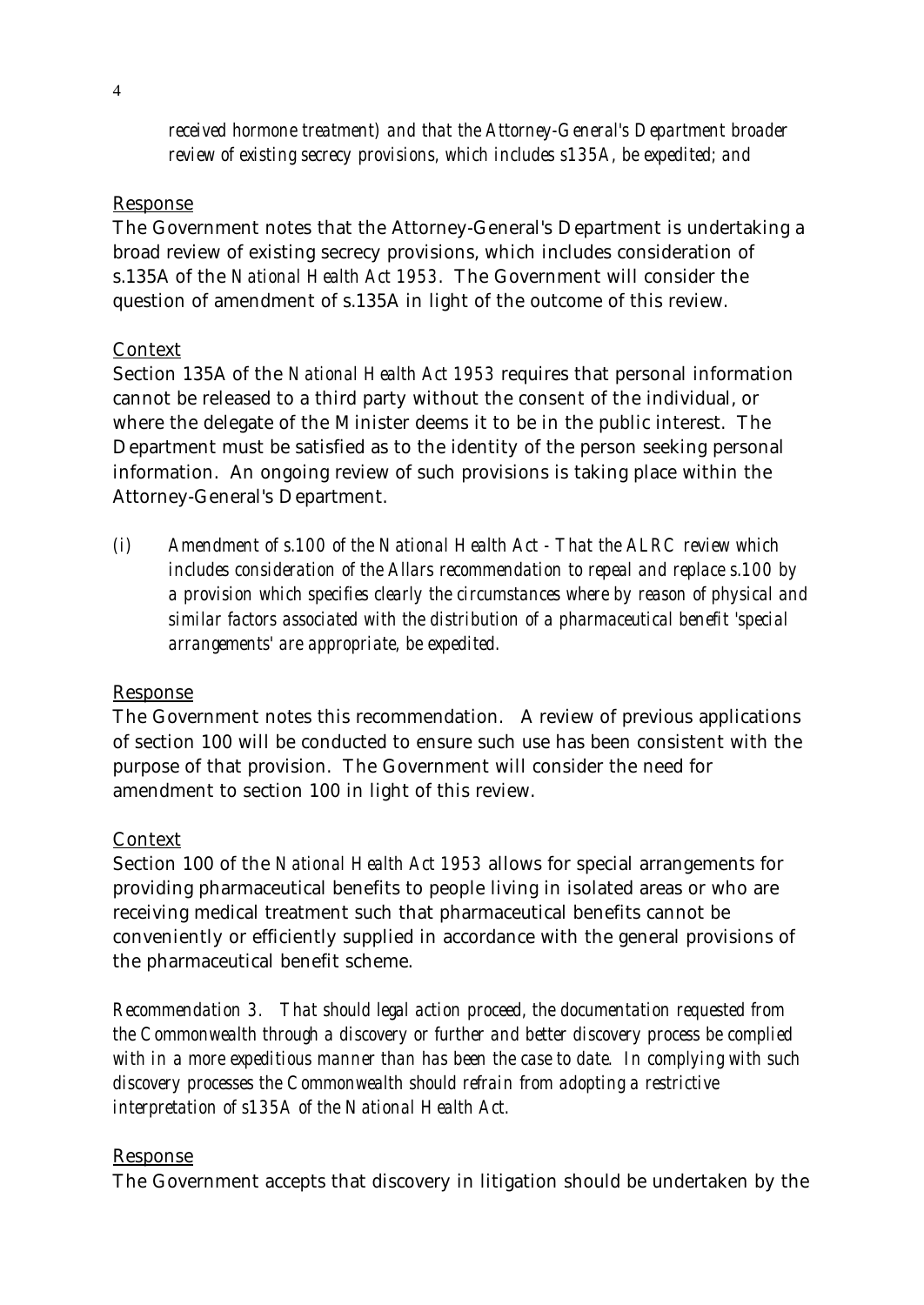Commonwealth expeditiously and without taking an unduly restrictive approach to secrecy provisions.

The Government notes that arrangements have been agreed between the solicitors acting for the parties as to how the further discovery would proceed. These agreed arrangements have been followed by the Commonwealth.

The Government notes the Committee's recommendation regarding the interpretation of s.135A of *the National Health Act 1953* but does not agree that the Commonwealth in ensuring that s.135A has been complied with, has adopted a restrictive interpretation of the section. The Commonwealth's interpretation and application of s.135A permitted hormone recipients to have access to their own medical information once the identity of the hormone recipient had been verified. The Commonwealth did not rely on s.135A as a means of preventing disclosure of relevant material in discovery.

The Government also notes that the Attorney-General's Department is currently undertaking a review of secrecy provisions, including s.135A.

*Recommendation 4. That the process whereby a Department, being a defendant in a legal action taken against the Commonwealth, is placed in the situation of advising on the release (or refusal) of documents to a plaintiff - yet having full access to all documents themselves is reviewed, so that procedures may be implemented to ensure that the process is transparent and that any conflict of interest, perceived or otherwise, is avoided.*

# Response

In the Government's view, the requirements of litigation, which apply to all litigants, render it impossible to avoid the situation to which this recommendation relates. However, the Government accepts that in special circumstances, and where practicable, it may be appropriate to take steps to reduce concerns regarding transparency or objectivity.

# Context

Discovery is a process whereby parties to court proceedings identify and disclose to each other all their own documents which are relevant to the issues in the proceedings. This of its very nature requires a party to have full access to that party's own documents to determine whether a document is discoverable.

Once documents have been identified as relevant, a party may resist disclosure of the contents of a document on several grounds. These grounds include a statutory secrecy provision, public interest immunity (privilege) or legal professional privilege. Once again, it is necessary for a party to have full access to documents in order to determine whether a ground to resist production exists. Even where the party is legally represented, the party needs to have a knowledge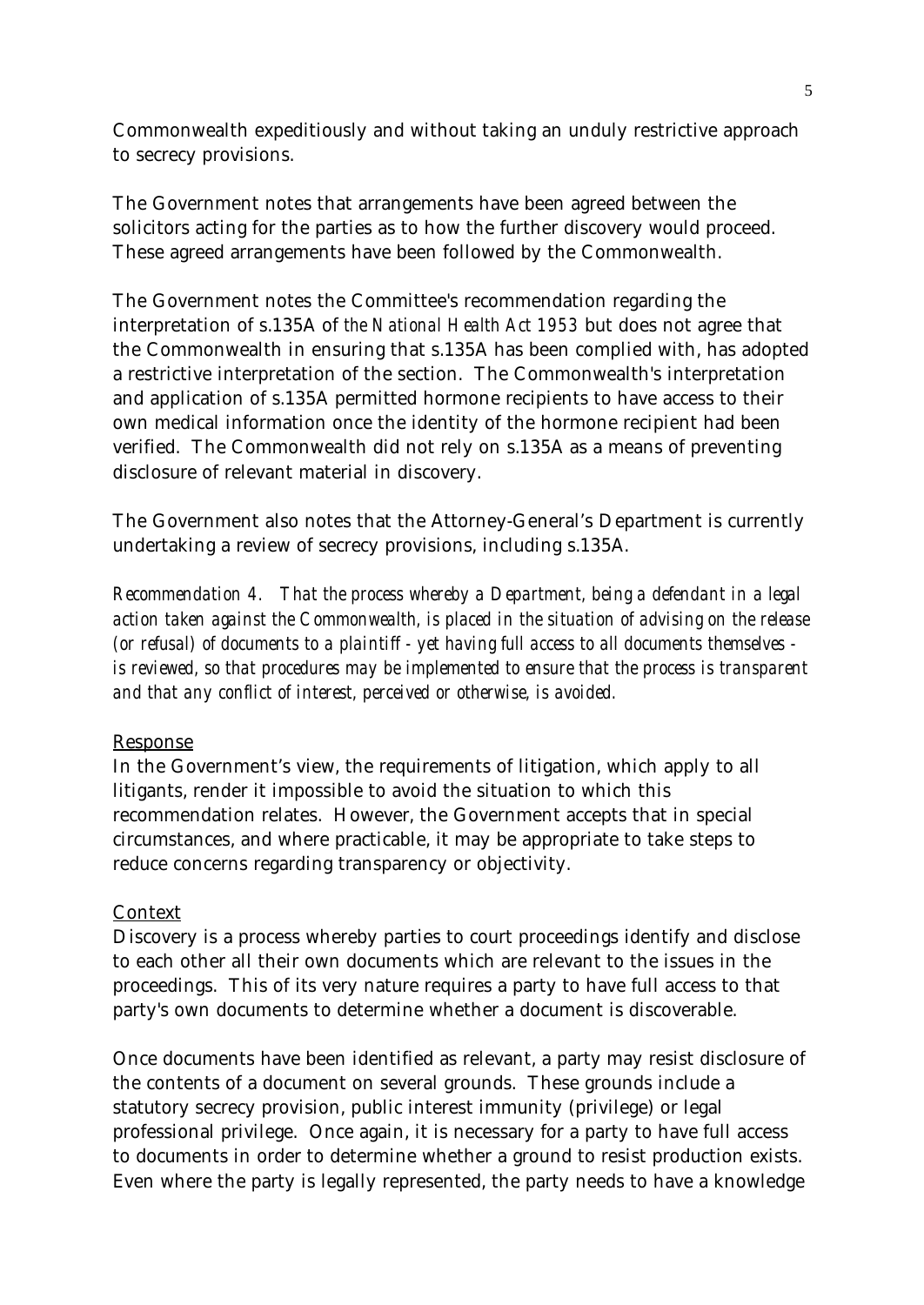of the material relating to the case, in order to be able to provide proper instructions to the legal representative.

Even if disclosure of relevant documentation is resisted, the existence of such documentation must be disclosed on discovery. Therefore, the discovery process prevents concealment of the existence of relevant documentation by a party in reliance on a secrecy provision. Overall, in relation to discovery, the Commonwealth is in no better position than a non-Commonwealth party to proceedings.

The Government acknowledges that adoption of normal practice may result in perceptions of unfairness in special circumstances, such as where relevant documents held by a department include the results of a public inquiry involving both parties to the litigation. In order to avoid that perception, for the purposes of the CJD litigation, within the Australian Government Solicitor (AGS) the discovery of the documents of the Allars Inquiry was handled separately from the defence of the action. The discovery work was performed by a separate legal team ('the AGS Discovery team'). In deciding whether or not to recommend that documents be discovered in the Victorian proceedings, the AGS Discovery Team did not consult with AGS staff handling the defence of the litigation ('the AGS Litigation Team'). The AGS Discovery Team engaged separate counsel to advise on discovery issues relating to the documents of the Inquiry. The AGS Discovery Team did not at any stage work on the preparation of the defence of the litigation. Whenever Allars Inquiry documents were released to Rennick Briggs, the solicitors acting for the plaintiffs in the Victorian proceedings, copies were provided to the AGS litigation team, but not before. In the NSW proceedings Macedone Christie Willis, the solicitors acting for the plaintiffs, have agreed that the AGS Litigation and Discovery teams may confer about the relevance of documents for the purpose of discovery.

In summary, the discovery process of its very nature requires a party to have full access to all that party's documents. Generally, a Commonwealth Department which is required to also comply with a secrecy provision such as s.135A should be placed in no different position to a non-Commonwealth litigant reviewing its documents to determine whether documents are relevant to the proceedings and, if so, whether disclosure should be resisted.

*Recommendation 5. That the settlement offer should not preclude a plaintiff making any future claim in relation to:*

- *(a) other physical illnesses contracted by recipients which may be related to long term side effects of HPH treatment; and*
- *(b) liability should the transmission of CJD, or other illnesses relating to HPH treatment, to immediate family be proven.*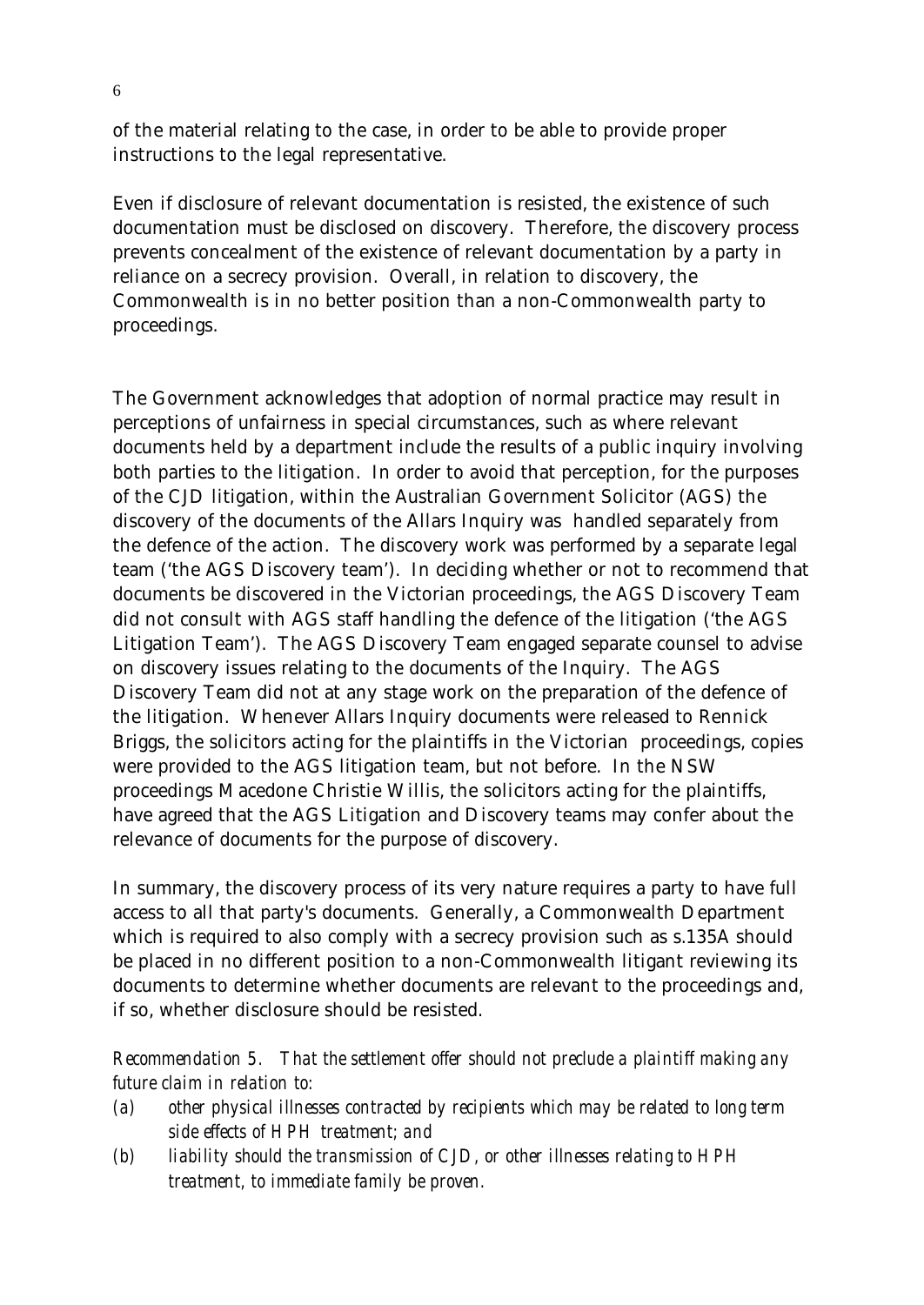#### Response

The Government notes this recommendation and also that the settlement offer does not preclude a plaintiff making any future claim in relation to physical illnesses contracted by recipients which may be related to long term side effects of pituitary hormone treatment. The settlement offer does not preclude a plaintiff making a future claim that they have contracted CJD, or other illnesses relating to pituitary hormone treatment, as a result of being an immediate family member of a hormone recipient.

*Recommendation 6. That, without conceding the likelihood or otherwise of a legal action on psychiatric stress succeeding, in addition to the current settlement offer, the Commonwealth:*

- *(a) make an allocation of funds to the existing Trust Account and that its purpose be widened. The amount of additional funding should, as a minimum, be equivalent to the cost of the potential litigation;*
- *(b) widen the purpose of the Trust Account to permit one-off payments to be made to recipients who provide evidence that they have suffered psychiatric injury as a result of treatment under the AHPHP. This payment be made on a sliding scale relating to the level of psychiatric injury suffered by the recipient. This payment would be regarded as a form of ex-gratia payment and would not constitute any precedent for similar action;*
- *(c) consider extending this offer of payment to include recipients who have suffered psychological stress or significant life disturbance; and*
- *(d) appoint an independent governing Board to authorise payments from the Trust to replace authorisation by the delegate of the Minister. The Board would be responsible for receiving and assessing applications for recompense.*

# Response

An amount of up to a further three million dollars will be allocated to the Pituitary Hormones Trust Account to allow for payments to be made to recipients who can demonstrate that, prior to 1 January 1998, they have, or have suffered, a recognised psychiatric injury due to the recipient having been informed that they are at a greater risk of contracting Creutzfeldt-Jakob Disease.

These funds will be made available in two separate instalments. The first instalment of \$1.5 million will be provided in 1998-99, with a second instalment of up to \$1.5 million in 1999-2000 after consideration has been given to the position of the Pituitary Hormones Trust Account and any new litigation costs, particularly the costs to the Commonwealth of having to defend such litigation, as a result of hormone recipients having chosen to litigate rather than pursue payments from the Pituitary Hormones Trust Account.

In making payments, priority will be given to those hormone recipients who have the most serious psychiatric injury. The *Pituitary Hormones Trust Account Management and Administration Guidelines* will be amended to provide a framework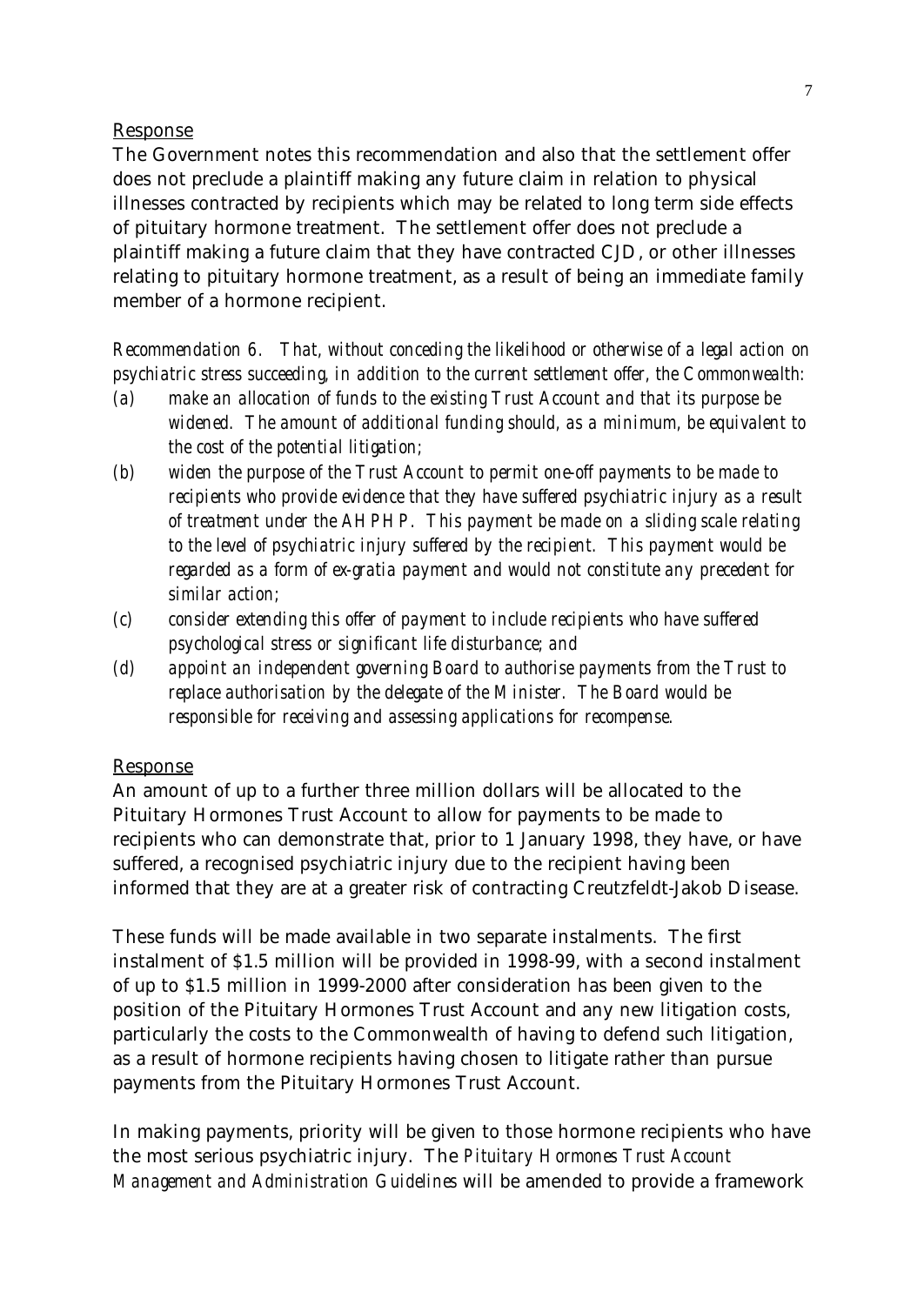within which such payments can be made.

The Government has also considered extending payments from the Pituitary Hormone Trust Account to recipients who have suffered psychological stress or significant life disturbance, and has decided not to extend payments in this way.

The Government will appoint an independent Board to authorise payments from the Pituitary Hormones Trust Account. Payments will only be made to those hormone recipients who can demonstrate they have a recognised psychiatric injury due to the recipient having been informed that they are at a greater risk of contracting Creutzfeldt-Jakob Disease.

*Recommendation 7. That recipients who have already accepted the settlement offer would also be eligible for the additional offer as outlined in Recommendation 6, providing they have evidence of psychiatric injury, psychological stress or significant life disturbance.*

See Recommendation 6.

*Recommendation 8. That unapproved recipients, who are formally identified and accepted through the process outlined in Recommendations 2 & 14, be eligible for the additional settlement arrangements already offered to recipients as well as those outlined in Recommendations 6 & 15.*

# Response

The Government agrees to adopt this recommendation.

*Recommendation 9. The Commonwealth formally acknowledge:*

- *(a) the deficiencies in the operation and oversight of the AHPHP;*
- *(b) the experimental nature of aspects of the treatment under the Program; and*
- *(c) the anxiety and stress that has been caused to hormone recipients.*

# Response

(a) The previous Government received a report from Professor Allars in June 1994. In the *Report of the Inquiry into the use of Pituitary Derived Hormones in Australia and Creutzfeldt-Jakob Disease,* Associate Professor Allars reported a number of concerns about the operation of the AHPHP and the decisions taken by various advisory committees and departmental officers at the time.

The Commonwealth formally acknowledges that there were some deficiencies in the operation and oversight of the Australian Human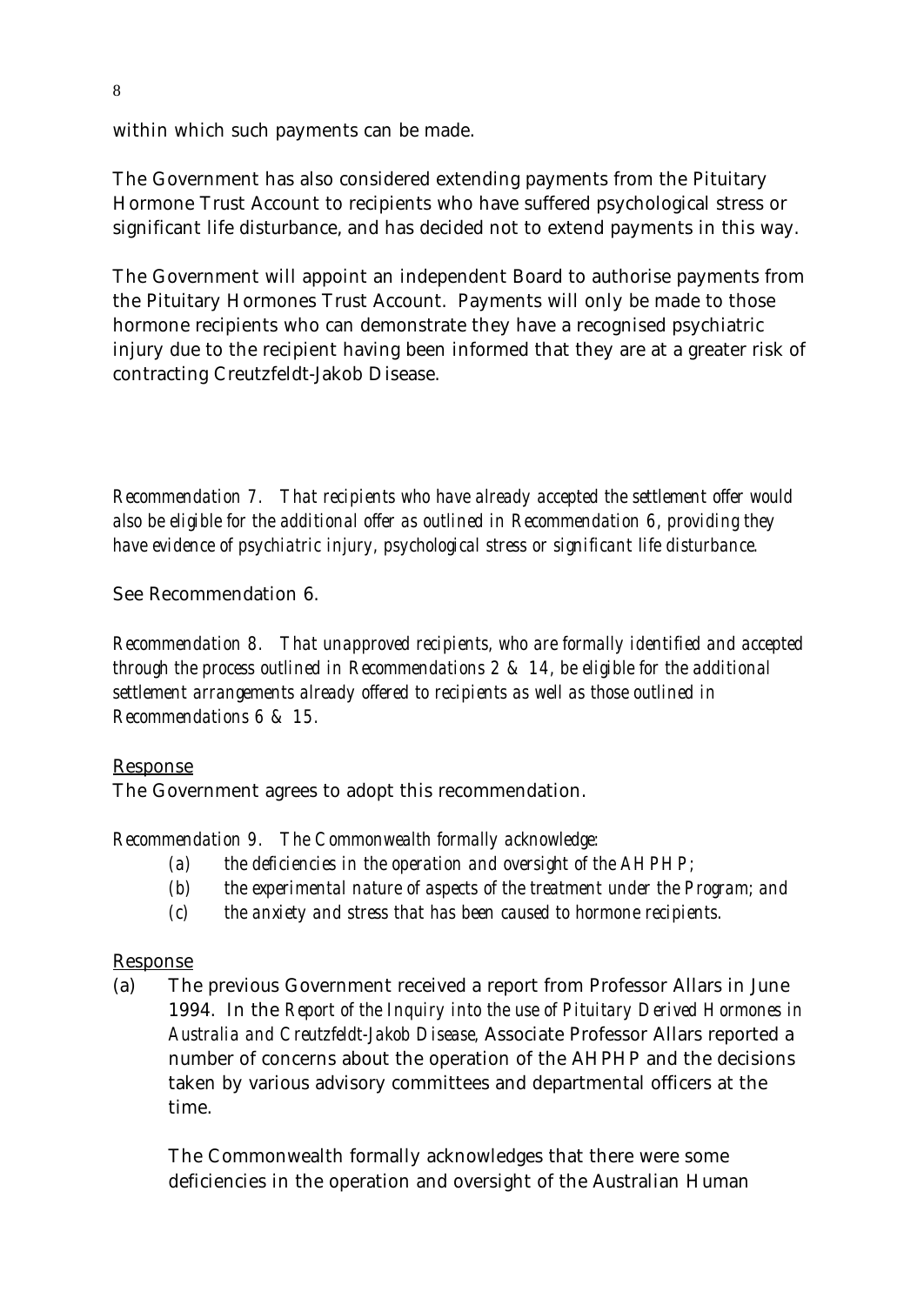Pituitary Hormone Program.

In order to ensure the highest standard in future programs the Commonwealth has adopted most of the recommendations made by Professor Allars.

The Commonwealth acknowledges that it is a great tragedy that some of the people who were treated under the AHPHP have now died as a result of CJD and that a group of Australians now live with the uncertainty of being at risk of contracting CJD. It is deeply regrettable that this tragedy has occurred.

(b) The Government does not acknowledge that treatment administered under the AHPHP was experimental. When hormone products were first issued in 1967 for the treatment of patients approved under the AHPHP, hormone treatment had been in operation overseas since 1958 and in Australia since 1963.

It is acknowledged that a small number of recipients received hormone in a small number of research studies which were undertaken under the AHPHP, some of which were referred to by the Senate Community Affairs References Committee.

(c) The Government acknowledges that a number of recipients have suffered distress and anxiety and it expresses its sympathy to those recipients who have been affected.

# Context

In her *Report of the Inquiry into the use of Pituitary Derived Hormones in Australia and Creutzfeldt-Jakob Disease,* Associate Professor Allars reported a number of concerns about the operation of the AHPHP and the decisions taken by various advisory committees and departmental officers at the time.

*Recommendation 10. That the current eligibility guidelines for the provision of legal aid be revised to ensure that cases, particularly test cases, involving issues of public interest such as those raised in APQ's case be eligible to receive legal aid assistance in the future.*

#### Response

The Government does not accept this recommendation.

#### Context

The principle which underpins the legal aid system in Australia is one of matching priorities to available funds. Legal aid in Australia is not an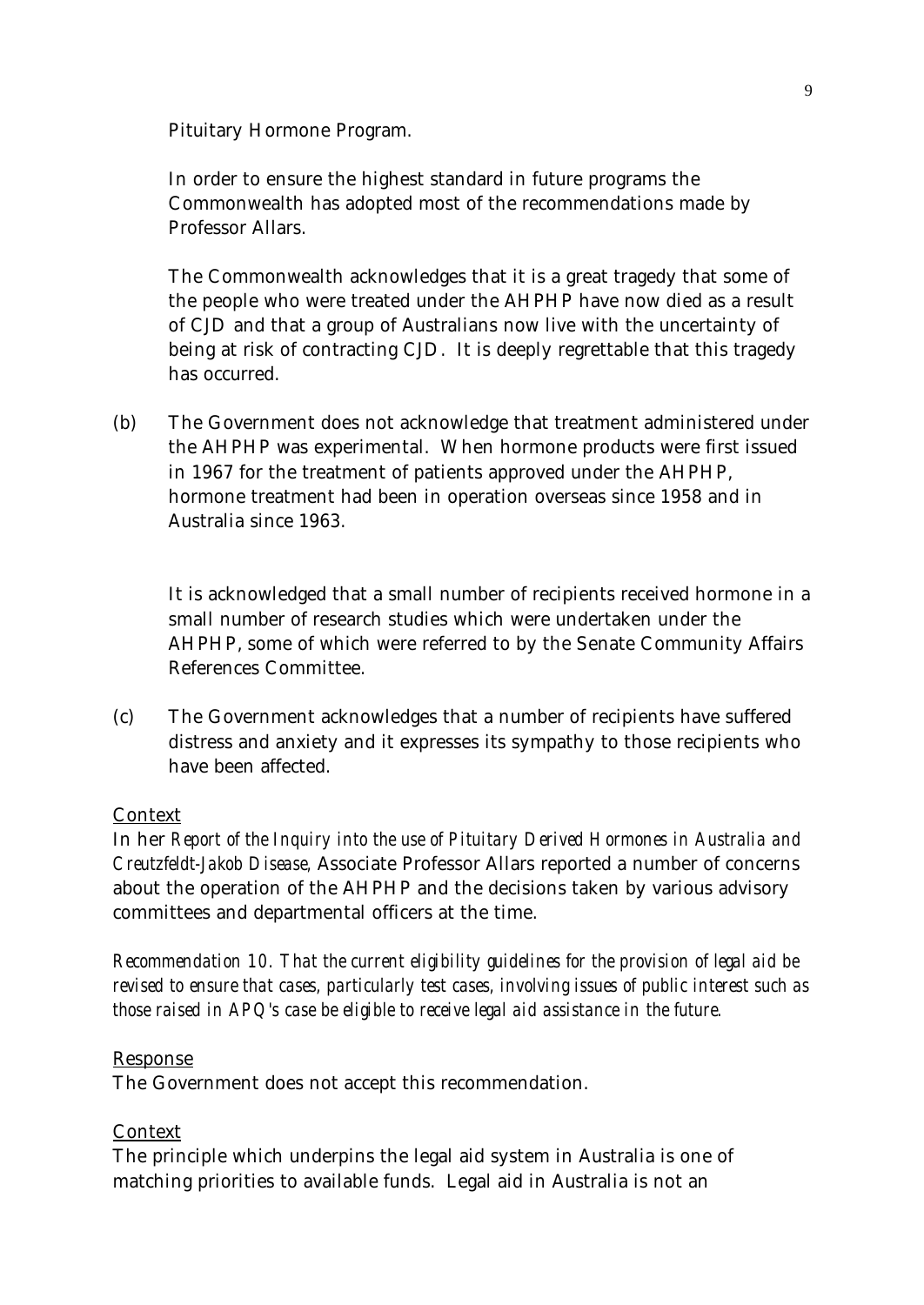entitlement based system. Accordingly, each case must be considered not only from the perspective of its merits but also in relation to whether funds are available.

*Recommendation 11. That, in future, the determination of legal aid applications should be made in accordance with the guidelines operating at the time the application was submitted. Thus, any variations to eligibility criteria would only apply to applications submitted after such variations had been introduced.*

# Response

The Government does not accept this recommendation.

# Context

Assistance under the guidelines for legal aid must be considered in light of available funds at any particular point in time.

*Recommendation 12. That the Department review all possible tracing methods in an attempt to identify the remaining 190 or so untraced approved recipients.*

# Response

See response to recommendation 2(c) above.

*Recommendation 13. That the coding system being developed for lists of recipients distributed to Blood Banks and organ and tissue agencies be completed as a matter of priority.*

# Response

The Government notes this recommendation and that the list of names of recipients has now been encoded and provided to the National Centre in HIV Epidemiology and Clinical Research, for a preliminary trial to evaluate the effectiveness of the coded system. This matter is being progressed as a matter of priority.

# **Context**

A list of the names of hormone recipients has been provided to blood, organ and tissue donation agencies to ensure that people at an increased risk of CJD (through hormone treatment) are not included in donation programs. Concerns were raised by some recipients that this was an invasion of their privacy. The NPHAC agreed with the need for this list to be made available and that any copies of the list distributed in the future should be in a 'coded' form to protect the privacy of recipients as far as possible.

*Recommendation 14. That the Department allocate resources to tracing unapproved recipients of human-derived pituitary hormones.*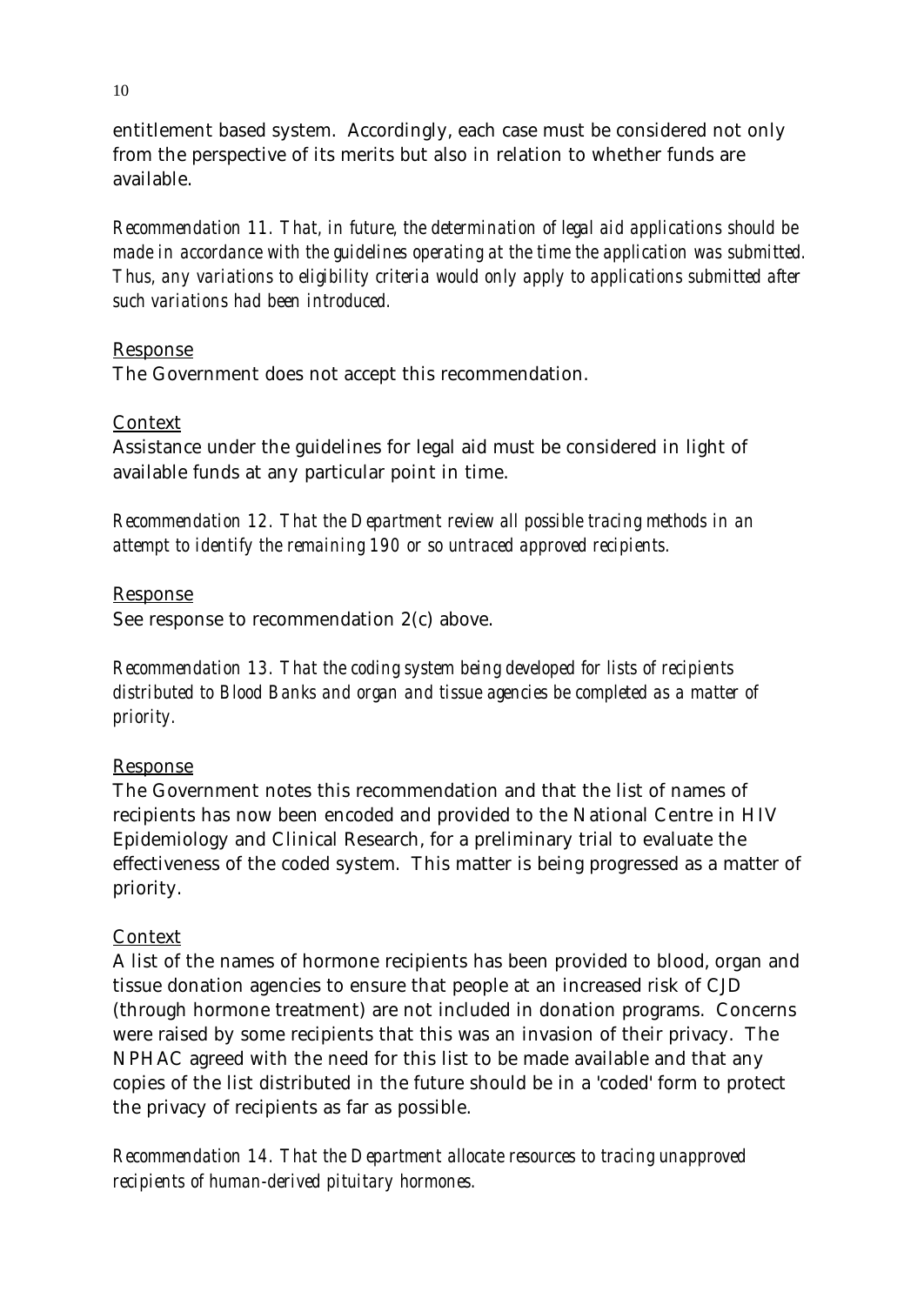#### Response

The Government notes this recommendation and that the Department of Health and Family Services is currently investigating strategies to identify unapproved recipients of the hormone and to trace the remaining recipients.

#### Context

Information about unapproved recipients is only available in the records of doctors who were providing treatment under the AHPHP. The Department will be required to contact each surviving treating doctor requesting their further assistance in identifying unapproved recipients.

*Recommendation 15. That once it is established that a person did receive hPG or hGH from the AHPHP, the recipient's status should be of no difference to that of approved recipients. In the event of a dispute between the Department and a person who claims to have received human pituitary derived hormone, the matter should be referred to an independent arbiter for resolution.*

#### Response

The Government accepts this recommendation. No distinction is made between those recipients who were approved and those who were not approved for treatment by HPAC. An independent arbiter for any cases of dispute will be appointed to determine whether or not a recipient has received human pituitary derived hormones.

#### Context

See recommendation 8.

*Recommendation 16. That the Department put in place protocols to ensure sympathetic early intervention so that information and assistance is provided to a recipient suspected to have contracted CJD as soon as the recipient's condition becomes known, rather than await official confirmation.*

#### Response

The Government accepts this recommendation and notes that a procedure for responding to possible further cases of CJD in hormone recipients is in place and was implemented in relation to the recent possible case of CJD.

#### Context

When the possible fifth case of CJD in a hormone recipient was recognised in 1995, a protocol was prepared setting out the procedure for responding to future possible cases of CJD in a hormone recipient. This procedure was subsequently refined with the establishment of the Pituitary Hormones Trust Account and the availability of funds for medical and other care costs.